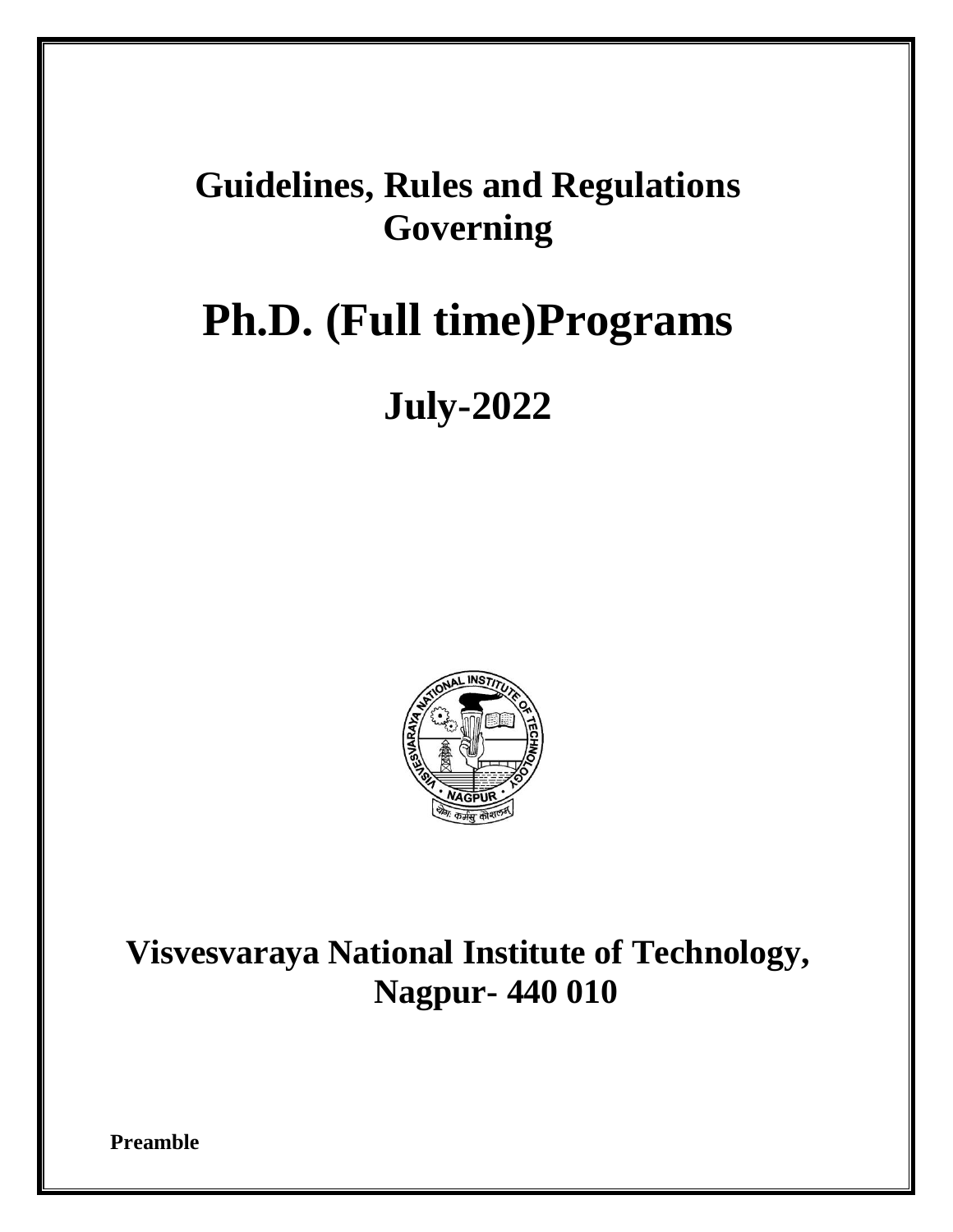These rules and regulations shall govern all Ph.D. programs in VNIT, Nagpur. These rules and regulations supersede all previous relevant rules and regulations.

As a result of the sound research base and extensive infrastructural facilities available, the Institute offers Ph.D. programme in a wide range of areas in Engineering, Science, Humanities and Social Sciences. The broad objective of the Ph.D. programme is not only to keep pace with the expanding frontiers of knowledge but also to provide research training relevant to the present social and economic objectives of the country.

The Institute also encourages research in interdisciplinary areas through a system of joint supervision and interdepartmental group activities. The presence of a strong research oriented faculty provides excellent opportunities for such program.

## **1. Ph.D. (Full Time) program offered by the Institute**

| Cat.           | For                                             | <b>Departments</b>                     |  |
|----------------|-------------------------------------------------|----------------------------------------|--|
| 1.             | candidates<br>with<br>Teaching<br>Non-sponsored | <b>Engineering: Civil, Mechanical,</b> |  |
|                | Assistantship                                   | Electrical, Electronics and            |  |
| 2.             | VNIT's M.Tech. Students with Teaching           | Communication, Computer Science,       |  |
|                | Assistantship                                   | Chemical, Metallurgical &              |  |
| 3.             | SRF / JRF / research staff of R&D projects      | Materials, Mining, Applied             |  |
|                | sponsored to VNIT                               | Mechanics, VLSI &                      |  |
|                |                                                 | Nanotechnology                         |  |
| 4.             | Sponsored candidates (place of research work    | <b>Architecture and Planning</b>       |  |
|                | VNIT only)DST Inspire/CSIR/UGC fellowship       |                                        |  |
|                | or equivalent                                   | <b>Sciences: Physics, Chemistry,</b>   |  |
| 5 <sub>1</sub> | Sponsored Candidate from 100%<br>centrally      | Mathematics, Social Science and        |  |
|                | funded research laboratories including public   | Humanities. Inter disciplinary areas   |  |
|                | sector and private industries                   | of research (Under Inter-disciplinary  |  |
|                |                                                 | $BoS$ )                                |  |

 Note- Number of seats per department may change depending on the availability of Ph.D. vacancies under the Supervisors & suitability of the candidates.

## **2. Eligibility criteria**

**2.1** Essential qualification requirement for all Cat. 1 to Cat. 6 excluding category. 4

| Sr.No.                      | <b>Departments</b> | <b>Qualifying Degree</b>                 | <b>Qualifying Exam</b>   |  |
|-----------------------------|--------------------|------------------------------------------|--------------------------|--|
|                             | Engineering        | Post Graduate degree in Engineering/     | GATE qualified           |  |
|                             |                    | Technology (M.E./M.Tech. or equivalent)  |                          |  |
| $\mathcal{D}_{\mathcal{L}}$ | Architecture       | Post Graduate Degree in Architecture and | GATE/NET qualified       |  |
|                             | and Planning       | Planning (ME, M. Tech. M. Arch,          |                          |  |
|                             |                    | M. Plan. or equivalent)                  |                          |  |
| $\mathcal{R}$               | <b>Sciences</b>    | Post Graduate Degree (M. Sc./M.A. or     | NET/GATE/GPAT/DST        |  |
|                             |                    | equivalent) in Basic Science/Humanities  | Inspire/CSIR/UGC         |  |
|                             |                    |                                          | fellowship or equivalent |  |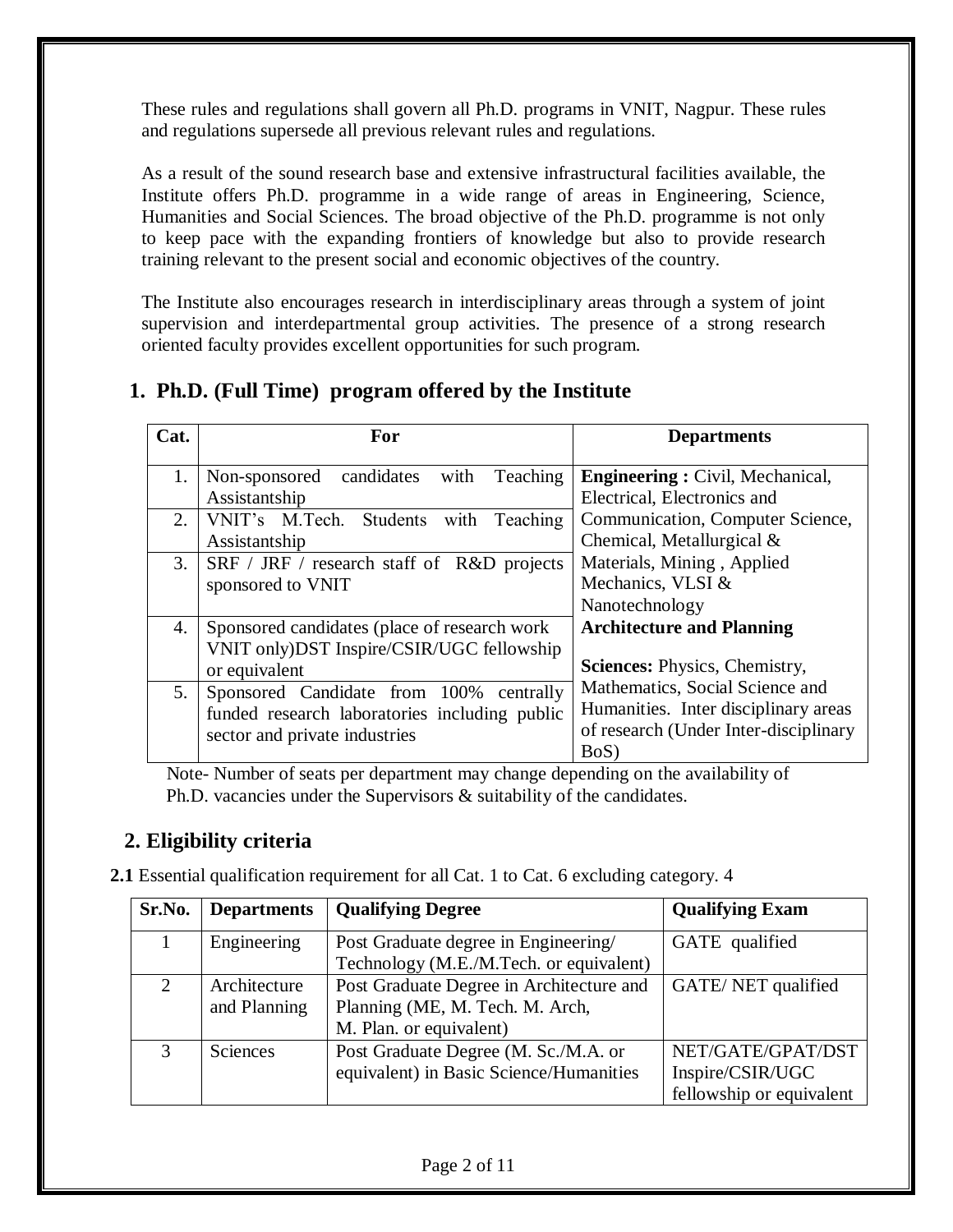## **2.2 Cat. 2:** Guidelines for Admission of VNIT's M.Tech. Students for Ph.D. Program-

- 1. Student should have a minimum First Class at B.E./B.Tech. degree.
- 2. At the time of M.Tech admission, it will be notified that maximum five students of M.Tech. will get opportunity for Ph.D. registration. This selection will be based on performance in the first two semesters (CGPA 8.5 and above) and student will have to give a presentation before a Departmental Committee. The selected candidate for this programme has to complete all the requirements according to the rules and regulations of the Institute's M.Tech. Programme.
- 3. Candidate recommended by Departmental Committee will be directly registered for Ph.D. after completing M.Tech. programme.
- 4. The time lines and key milestones of this programme are aligned with the M.Tech and Ph.D. programmes currently offered.
- 5. The interested candidates should apply by filling up the direct Ph.D admission form at the end of 2nd Semester indicating their interest to be considered for this programme.
- 6. One audit course, Research Methodology and two additional courses (6 credits in addition to Research Methodology) as per the recommendation of RPC shall be completed by the candidate as a part of Ph.D. course work.
- 7. Other rules and regulations will be applicable as per Ph.D. norms of Institute.

**2.3 Cat. 3:** Candidates working as JRF/SRF in various funded research projects in VNIT are eligible for admission to Ph.D. program with following conditions.

- 1. Selection through the admission process
- 2. Their Ph. D. registration will be under the supervision of same PI/Co-PI.

**2.4 Cat. 5:** The candidates desirous of seeking admissions for Ph.D. program under this category should meet the following requirements:

- 1. He /She should have minimum Five years' experience in Industry.
- 2. He/she should appear for written test & interview as per Institute's norms.
- 3. VNIT committee shall examine the research facilities in research laboratory in which the candidate is employed where the candidate wishes to carry out part of his Ph.D. research. In case the committee report is favorable and suitable co-supervision (as certified by the committee) is available in the candidate's parent organization where the candidate proposes to carry out research, VNIT may exempt the stay requirement on campus on case to case basis.
- 4. In any case minimum stay at VNIT is **Six** months for completion of course work and other related research work. If he/she fails to do so, he/she has to stay another six months at VNIT Nagpur to complete the course work. It is candidate's responsibility to obtain deputation / leave from parent organization.
- 5. Candidate admitted under this program will be treated as a sponsored candidate at VNIT (degree will be awarded by VNIT).
- 6. Main Supervisor will be from VNIT and optional qualified Co-supervisor approved by VNIT will be from the candidate's parent organization.
- 7. All six monthly seminars should be delivered at VNIT only. Attendance record of the candidate will be maintained at VNIT. In this respect, it may be noted that the attendance in parent organization of candidate where he carries research, duly certified stating that the candidate has substantially (deemed to be full time) carried out research in the parent organization by Co-supervisor / immediate superior of the candidate, shall be submitted to VNIT before conducting six monthly seminar.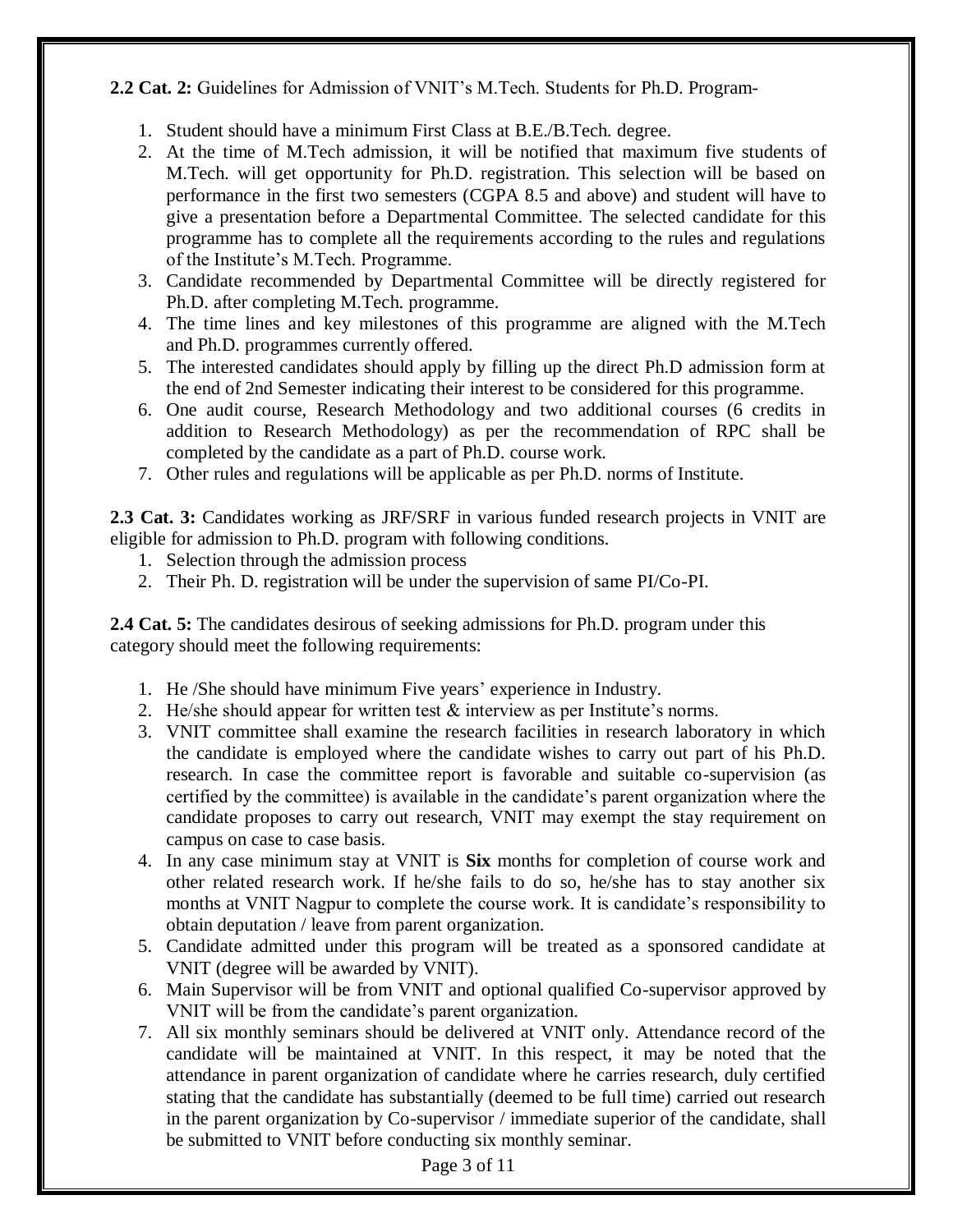- 8. As far as possible, co-guide shall also attend the six monthly progress seminar. However, co-guide shall be present for progress seminar and thesis defense viva-voce. No financial assistance will be permissible from VNIT for travel of co-guide.
- 9. Institute will not provide any stipend or any other financial support (for conferences etc.) to these candidates.
- 10. Fees to be paid at VNIT as per the norms & policy of the institute as applicable to full time sponsored candidate(s).
- 11. Candidates should satisfy all degree requirements (including publications) as specified by VNIT for the award of Ph.D. degree.
- 12. It is clarified that candidate from academic institute is not considered under this scheme, since such candidates have the opportunity for doing full time Ph.D. program through schemes like Quality Improvement Program (QIP) and Full Time Ph.D. with teaching assistantship and Ph.D. full time sponsored (place of research will be VNIT only)
- 13. In case candidate fails to complete the course work within one year from the date of registration, his/her admission stands canceled automatically and no further extension will be granted.

#### **3. Emoluments/Stipend/fellowship for full-time Ph.D. scholars**

- **3.1.** Cat. 1 & Cat 2 Candidates with Teaching Assistantship.
	- 1. Fellowship amount

| Sr.<br>No.   | <b>Qualifying Degree</b>                       | Fellowship<br>per month                                       |
|--------------|------------------------------------------------|---------------------------------------------------------------|
| $\mathbf{i}$ | Post Graduate (M. Sc. or equivalent) Degree in |                                                               |
|              | Basic Science/Humanities with NET/GATE         |                                                               |
|              | Qualification or Graduate Degree in            | Rs. 31,000/- $(1st & 2nd$ Year)                               |
|              | Professional Course with NET/ GATE             | Rs. 35,000/- $(3^{\text{rd}} \& 4^{\text{th}} \text{ years})$ |
|              | Qualification                                  |                                                               |
| ii)          | Post Graduate degree in engineering/           |                                                               |
|              | technology (M.E./M.Tech./M.Arch. or            |                                                               |
|              | equivalent) with NET/GATE qualification        |                                                               |

- 2. Enhancement in fellowship after  $2<sup>nd</sup>$  year and extension after  $4<sup>th</sup>$  year, both, will be subject to the satisfactory progress assessment by a review committee.
- 3. Fellowship shall be extended for maximum five years only subject to conditions.

**3.2.** Cat.3 SRF/ JRF admitted for PhD shall get fellowship from the corresponding project fund till the completion of project. Such candidates are eligible for financial support at minimum rate from institute fund for maximum one year after completion of their corresponding project or maximum up-to four years from the Ph. D. registration whichever is earlier.

**3.3.** Institute will not provide any stipend or any other financial support to Cat. 4 and Cat. 5 sponsored candidates.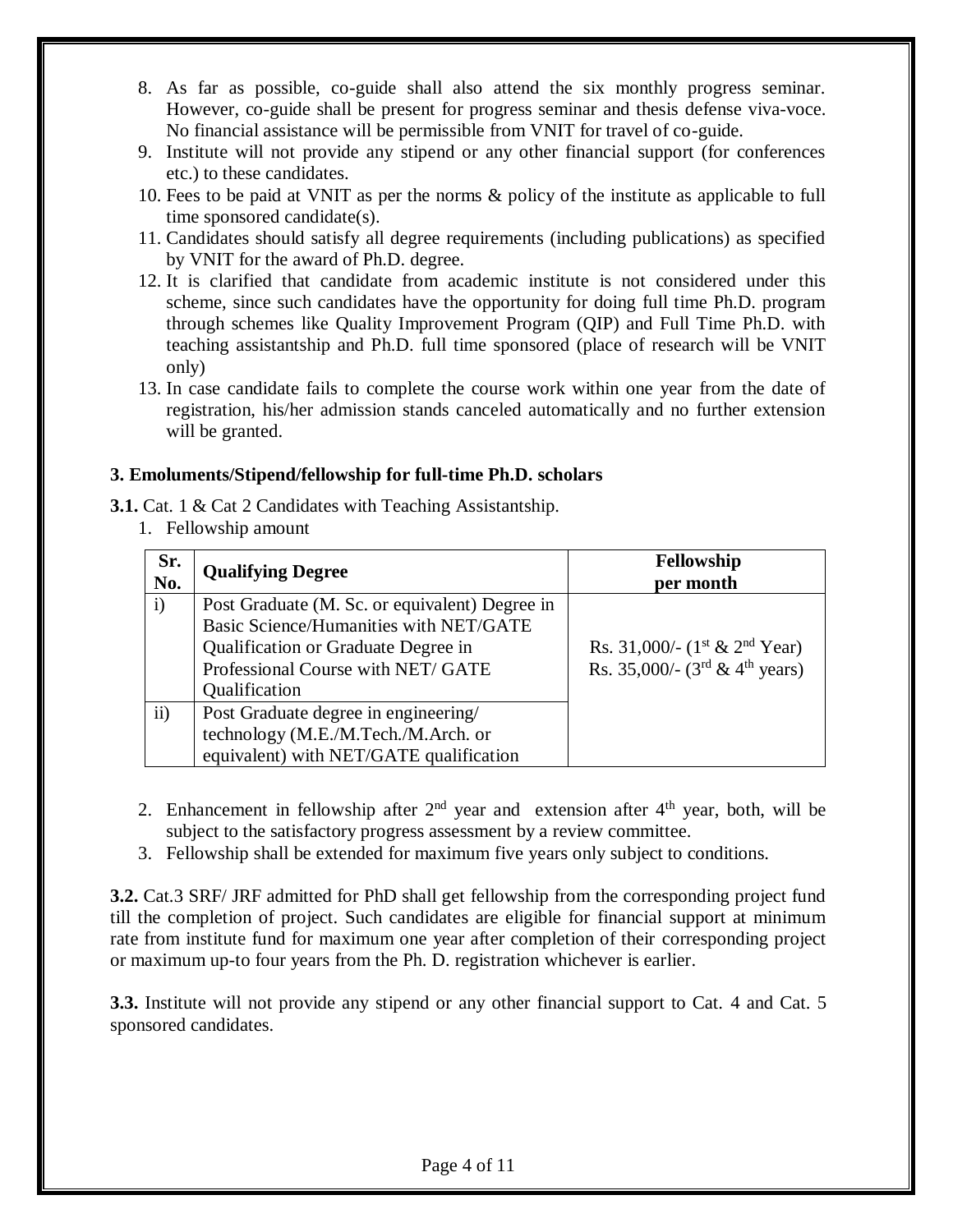## **4. Course work and Seminars**

## **4.1. Requirement**

1. Minimum requirement of course work recommended by Research Progress Committee (RPC)

| <b>Qualification</b>         | Courses to be completed        |
|------------------------------|--------------------------------|
| $M.$ Sc. $/M.A.$             | 12 credits (4 theory subjects) |
| M. Sc. $/M.A.$ with M. Phil. | 6 credits (2 theory subjects)  |
| M.E. / M. Tech. / M. Arch.   | 6 credits (2 theory subjects)  |

- 2. RPC may recommend more course work, if necessary.
- 3. In addition to above, every registered scholar shall be required to register for a course in **Research Methodology** as **Compulsory** audit course.

## **4.2 Conditions**

- 1. Candidates will be required to complete the course work within **one year** of joining the program.
- 2. Ph.D. scholars can register / enroll for only 400 or 500 or higher level courses. Ph.D. scholars are exempted from pre-requisite requirements for all courses.
- 3. RPC may recommend for undergoing instruction in communication skills course if needed. In that case a research scholar shall be required to register for communication skills course as an audit course.
- 4. *Minimum CGPA requirement for the course work is 6.0.* In case of scholar with teaching assistantship, the amount paid towards teaching assistantship shall be reduced if CGPA at the end of any semester fall below 6.0, to be restored after makeup.
- 5. Full time Ph.D. scholar is not allowed to work (part time / full time) outside the Institute.

#### **4.3 Seminars/ pre-submission seminar during Ph.D. work**

- 1. A scholar is required to give a progress seminar on his / her project work every six months in concerned department during the Ph.D. seminar weeks indicated in academic calendar.
- 2. The time-table for six monthly seminars shall be displayed by the HoD at least 15 days prior to the seminar. A brief write-up outlining the work previously done, the current status and the future plans also should be submitted to the RPC members at least 3 days prior to date of seminar.
- 3. Report of the RPC after each six monthly progress seminar shall be duly forwarded to the office of the Dean  $(R\&C)$  by the concerned department, in a format available on website.
- 4. Six monthly seminars shall be conducted only if annual fees are paid. No further seminar shall be conducted without payment of fees.
- 5. Report of six monthly seminars is required to be submitted to Dean(R&C) office **within 15 days period** after the last date of delivering the seminar mentioned in the academic calendar. The consolidated summary sheet along with copies of seminar reports and other documents of all candidates should be sent in a single lot. Individual seminar report of candidate will not be accepted.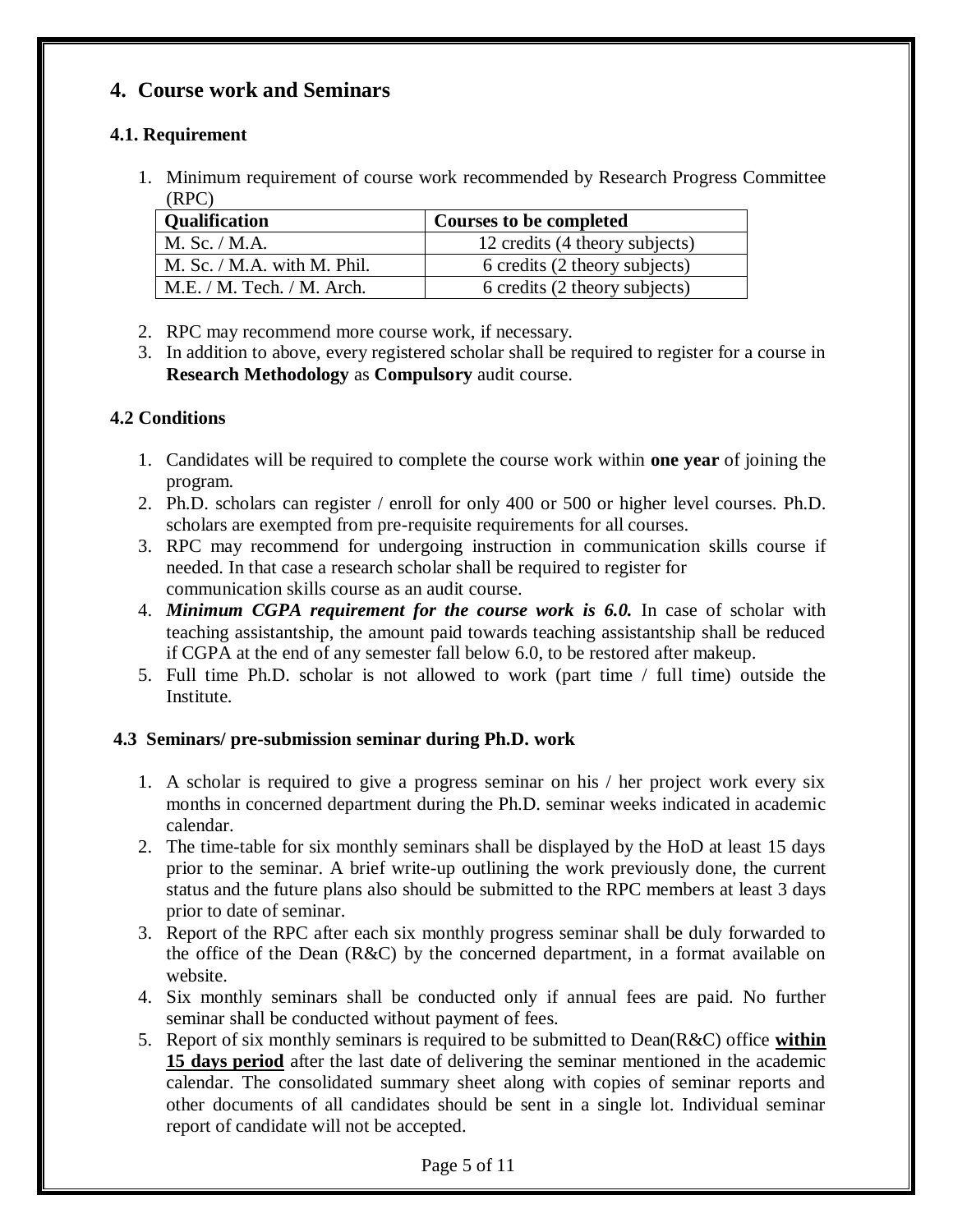6. **Pre Submission Seminar** – *In case there is a need to organize pre-submission Seminar of Ph.D. scholar before completion of minimum duration for Ph.D. thesis submission, such pre-submission seminar may be permitted upto the duration of one month before the completion of minimum duration.*

## **5. Duration of program / Validity of registration**

- 1. Minimum duration of Ph. D. program is **Three (03) years** from the date of registration. Candidate can submit the thesis after completion of 3 years (excluding the semester drop period).
- 2. Maximum duration is (i.e. registration will be valid for) **6 years** from the date of registration (excluding the semester drop period). No further extension will be granted and the Ph.D. registration and Ph.D. studentship stands cancelled automatically at the completion of six years under normal circumstances.
- 3. In case the candidate have already published at least one SCI journal paper, and a few months (not more than 6 months) of extension is needed to ensure that requirement of two SCI journal papers is satisfied, the candidate must, at least two months before the expiry of six years period, apply for retention of registration along with the documentary evidence of two SCI journal papers (one accepted & one in revision process) and the progress report including activity chart stating how he/she plan to complete the submission of thesis in extended period of six months.
- 4. The candidates, who are unable to satisfy the above requirement, should note that their Ph.D. candidature stands automatically cancelled. In case they wish to pursue their research work further, they need to apply for fresh registration, and they need to go through all the selection process afresh as applicable at that time.

## **6. Conditions for cancellation of admission / registration**

- 1. If a full time / sponsored (full time) Ph.D. scholar is absent from the Institute for more than four weeks without notifying the Supervisor or Head of Department or Dean (R&C), his/her registration will be terminated and name will be removed from the Institute roll.
- 2. The delay in payment of annual fees may invite cancellation of registration/ termination of admission.
- 4. Failure of admission before the last date of registration.
- 5. Non completion of course work within 1 year from date of Ph.D. Registration for full time Research Scholar.
- 6. If reports of two consecutive seminars are unsatisfactory, RPC may recommend discontinuation of registration.
- 7. If three consecutive seminar reports are unsatisfactory OR if total four seminar reports are un-satisfactory, the registration shall be automatically cancelled. If seminar is not given, it shall be considered as not satisfactory.
- 8. Candidate alone or supervisor with RPC or candidate and supervisor(s) can apply for cancellation. HoD, Dean(R&C) shall recommend the cancellation to the Director. The cancellation requested will be permitted if approved by the Director.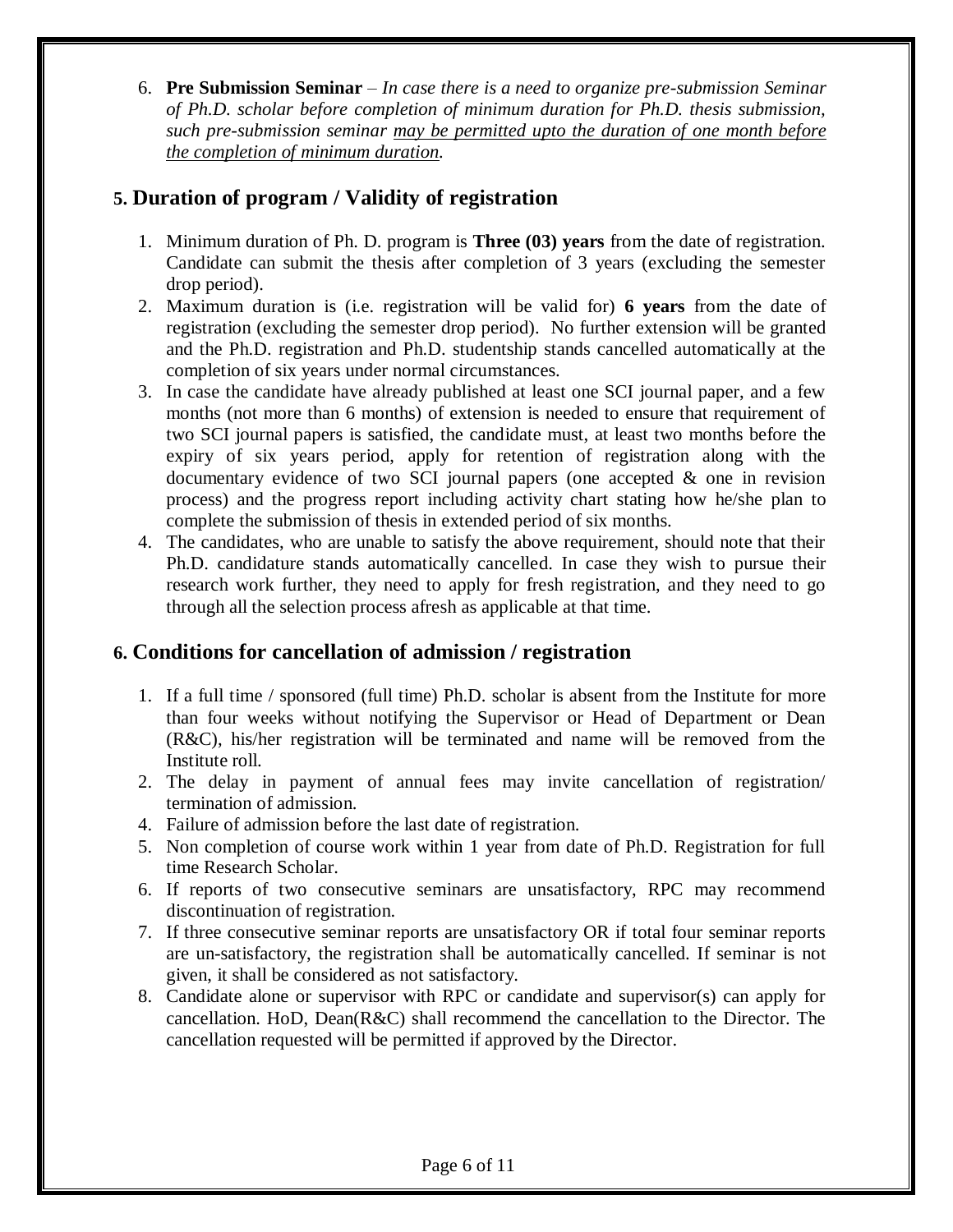## **7. Recognition as a supervisor/Co- Supervisor/Change of Supervisor**

- 1. Staff members of VNIT possessing Ph.D. degree will be recognized as a supervisor/cosupervisors for Ph.D. programs at VNIT in the relevant discipline.
- 2. Supervisor may request to the Director for inclusion of co-supervisor within one year of registration of corresponding scholar.
- 3. For Ph.D. guidance outside VNIT, prior permission of Director is must.
- 4. A supervisor can have maximum 10 candidates registered under him/her for Ph.D. / M. Tech. (by Research) / M.Arch. (by Research) programs taken together at any given time. This includes both registrations at VNIT and registrations at other universities/Institutes.
- 5. Outside researchers shall be recognized as external Supervisor (Co-Supervisor) on case-to-case basis. The criteria for recognition as external supervisor shall be as under.
	- i. Ph.D. in concerned subject.
	- ii. Ten years Teaching / Research / Industrial experience.
	- iii. He / she should belong to IIT / NIT / National Laboratories / University Departments / Government Colleges.
	- iv. Some scholar should have applied to work with him / her (as external supervisor).
	- v. Concerned HoD should have recommended the case.
	- vi. Should have guided at least one PhD. (desirable)
	- vii. Minimum five publications in National / International SCI refereed journals.
- 6. If the Principal Supervisor leaves the Institute for any reason he / she is permitted to work as Principal Supervisor for candidates registered before leaving the Institute. However, additional supervisor from the Institute shall be provided, if the candidate is unable to submit the thesis within calendar year.
- 7. The practice of change of Supervisor should be discouraged under the normal circumstances. However, any application from a candidate or the Supervisor requesting for a change if recommended by HoD may be considered and the requested change will be permitted with the approval of Director.

## **8. Composition of RPC**

The Research Progress Committee (RPC) required to be set up for monitoring the progress of research for each registered scholar shall have following composition.

- 1. Chairman Head of the concerned Department/ One of the senior qualified supervisors nominated by Chairman Senate, when HoD is not a qualified supervisor.
- 2. Supervisor/Supervisors.
- 3. One RPC member (Expert) from the Department/Discipline to be nominated by the supervisor.
- 4. One RPC member (Expert) from the Allied Department/Allied Discipline to be nominated by the supervisor.

## **9. Attendance/leave/Absences rules and regulations**

1. All scholars must attend every lecture, tutorial and practical class. However, to account for late registration, sickness or other such contingencies, attendance requirement will be a **minimum of 75 %** of the classes actually held.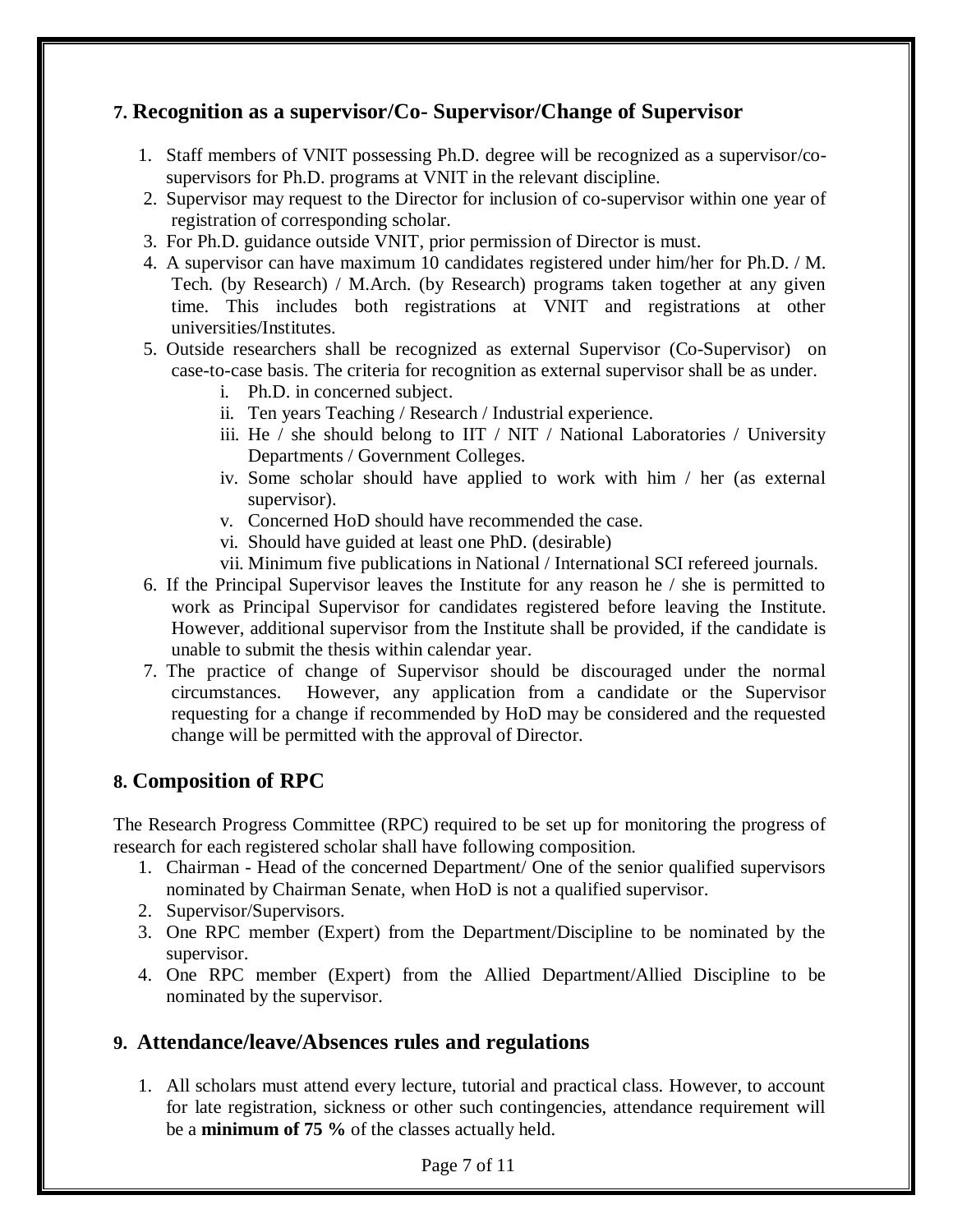2. A scholar with less than 75% attendance in lectures, tutorials and practical taken together (as applicable), in a course during the semester, will be awarded 'W' attendance in that course irrespective of his/her performance in the tests. The course coordinator will award 'W' grade to a scholar who is deficient in attendance, taking into account the consolidated attendance record for the whole semester for the course concerned. For the purpose of attendance calculation, every scheduled practical class will count as one unit irrespective of the number of contact hours.

## **9.1 Leave regulations**

- 3. A full-time/ sponsored (full time) Ph.D. scholar, during his/her stay at the Institute will be entitled 30 days leave during each academic year, including leave on medical ground/ casual leave/ attending conference/ seminar/ workshop/ visiting to other organization for training, research work etc. These scholars are not entitled to have vacation. Even during mid-semester breaks and summer and winter vacations, he/she will have to explicitly apply for leave.
- 4. Leave beyond 30 days in an academic year may be granted to a research scholar in exceptional cases subject to the following conditions
- i. That the leave beyond 30 days will be without Assistantship/Scholarship, and
- ii. Such an extension of up to additional 30 days will be granted only once during the entire program of the scholar including self sponsored scholar.
- 5. The **female Ph.D. Scholars** are entitled for Maternity leave of maximum period of 180 days. In such cases, the Ph.D. registration period, which is valid for SIX years as per the norms of the Institute, will further be extended for the period of maternity leave availed (not exceeding 180 days). Assistance-ship shall not be paid to female Ph.D. Scholars for the period of maternity leave availed. However, such research scholars shall be eligible for assistantship of the maximum period of Five years as per prevailing institute norms (excluding the actual period of maternity leave availed). Research scholar shall submit the application for leave along with a copy of appropriate medical certificate through Supervisor, HoD and to Dean(R&C) for approval.

#### **9.2 Absence during the semester for courses registered**

- 1. A scholar must inform the Supervisor or HoD or Dean (R&C) immediately of an instance of continuous absence from classes.
- 2. A scholar who is absent due to illness or any other unavoidable circumstances, up to a maximum of two weeks, should approach the course coordinator for make-up quizzes, assignments and laboratory work. Supporting document should be attached to the application.
- 3. A scholar absent from a sessional examination due to illness should approach the course coordinator for a make-up test immediately on return to class. The request should be supported with a medical certificate from Institute's Medical Officer. A certificate from registered medical practitioner will also be acceptable for a scholar normally residing off-campus, provided details of registration of the concerned Medical Practitioner appears explicitly on the certificate.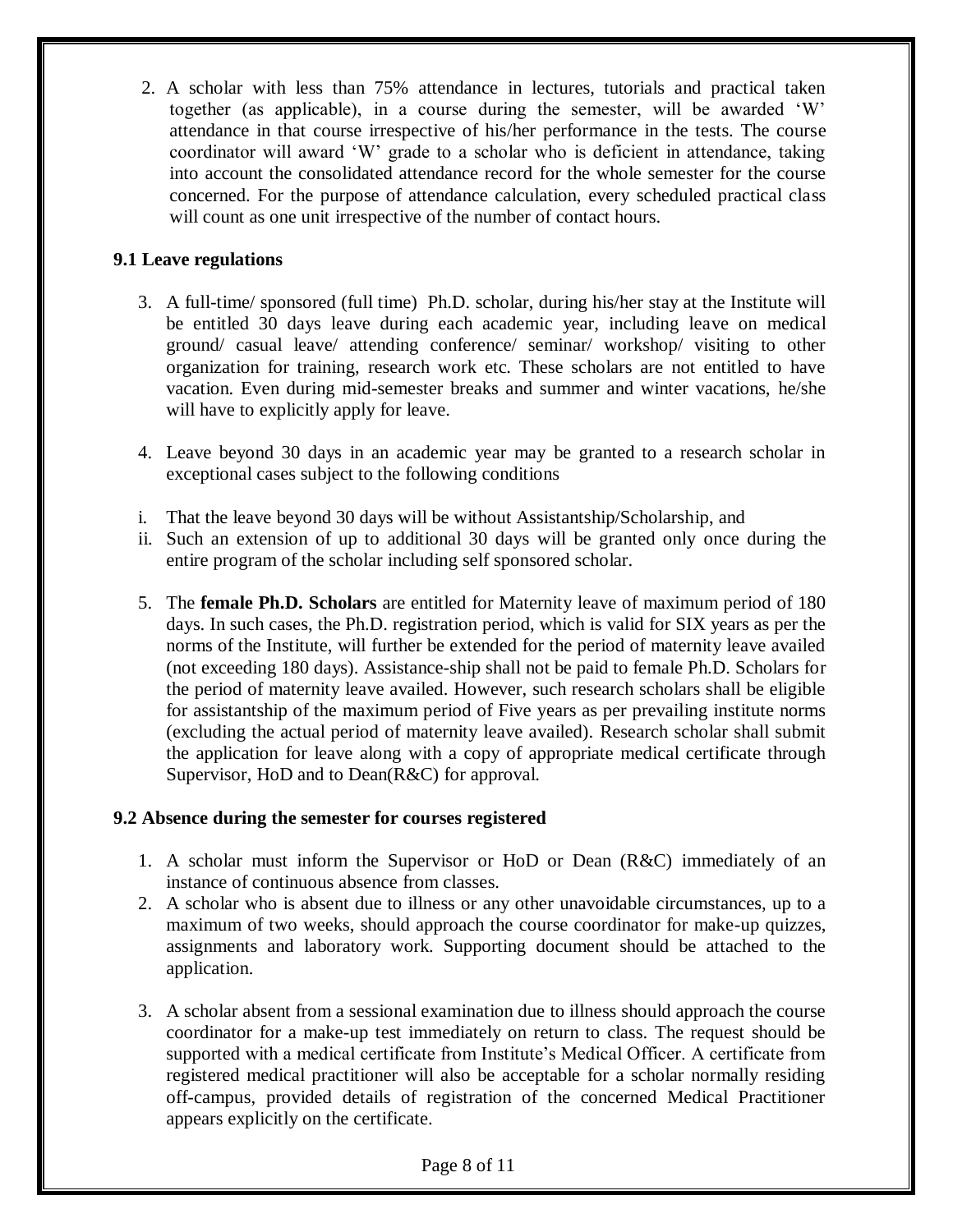- 4. In case the period of absence on medical grounds is more than 20 working days during the semester, a scholar may apply for withdrawal from the semester, i.e. withdrawal from all courses registered that semester. Such application must be submitted as early as possible and latest one week before the start of the End Term Examination. No applications for semester withdrawal will be considered thereafter. Depending on merit of the case Dean (R&C), will consider such applications. Partial withdrawal from courses registered in a semester is not allowed.
- 5. If a scholar is continuously absent from the institute for more than four weeks without notifying the Supervisor / HoD / Dean (R&C), his/her name will be removed from institute rolls.

## **10. Requirements for submission of Thesis.**

#### **10.1 With two research publication**

- 1. Minimum two research publications in Science Citation Index (SCI/SCIE) journal are required for submission of Ph.D. thesis. The 'final accepted for publication' research paper in SCI or ISI journal is also be considered.
- The research papers published in Social Sciences Citation Index (SSCI) and Arts & Humanities Citation Index (AHCI) can also be considered for Architecture and Humanities departments.

#### *NOTE* **: Any minor correction or major revision of research paper will not be considered for the submission of thesis.**

- 2. It is clarified that if the paper is co-authored by more than one research scholars apart from supervisors, then only one research scholar whose name appears in the first amongst list of scholars would get credit of paper publication for submission of the Thesis. If the student's name is at second or third position, the first author or first two authors should only be Supervisors. *(For the purpose of submission of the thesis, the benefit would not be given when student's name appears at subsequent position in the list of authors of a research paper.)*
- 3. A scholar shall be required to deliver a pre-submission seminar, and will be allowed to submit his/her thesis only if the RPC recommends.
- 4. Thesis should be shown to RPC members. Preferably thesis should be ready before delivering the pre-submission seminar, so RPC members will go through the facts & figures of thesis.
- 5. Thesis must be submitted within six months from the date of delivery of pre-submission seminar.
- 6. A candidate is required to submit 4 copies of synopsis and 2 soft (Spiral) bound Ph.D. thesis along with the CD of synopsis, thesis and report of similarity index in PDF format to the Academic Section.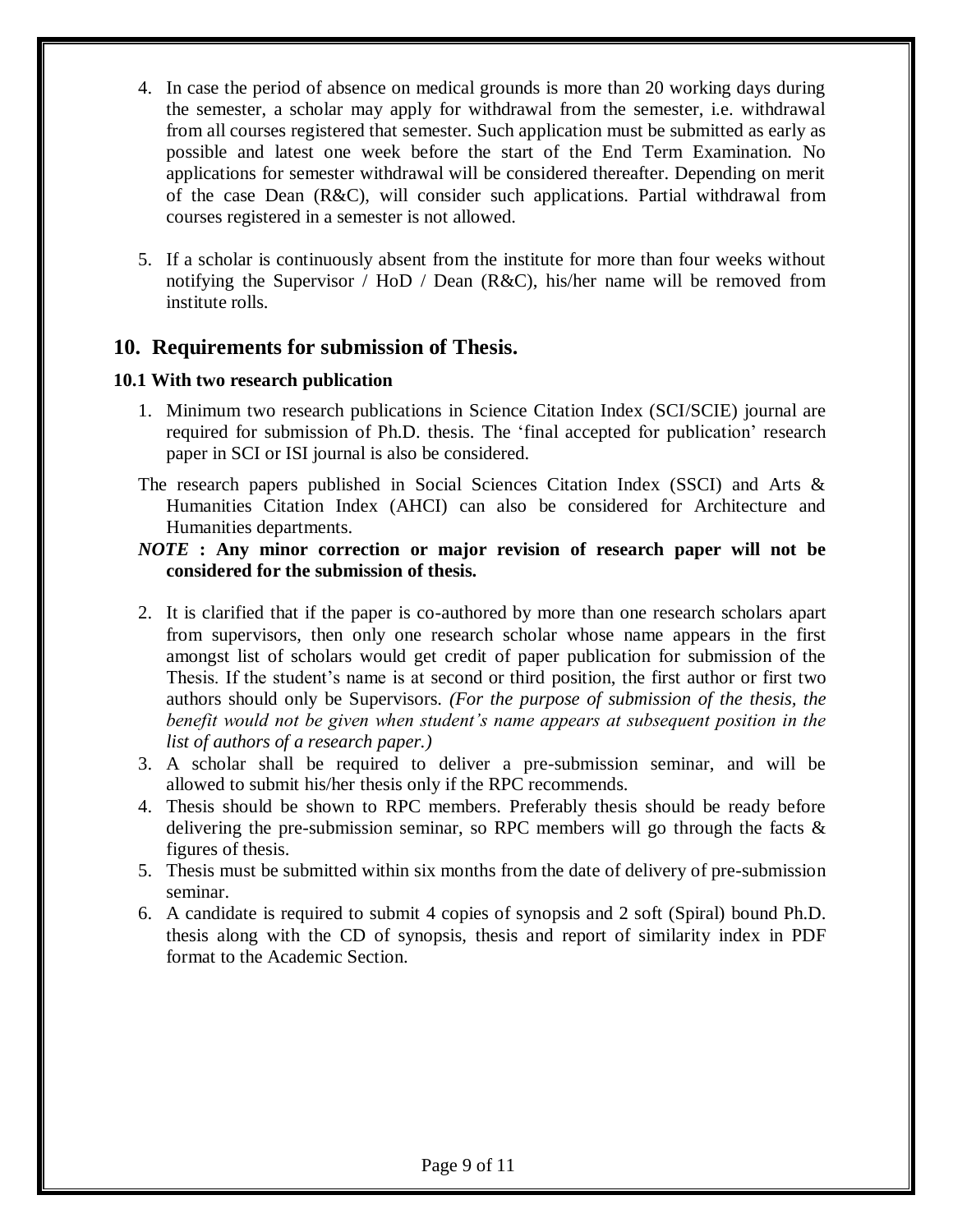#### **10.2 With one / no research publications**

- 1. Thesis submission criterion of two SCI/SCIE/AHCI/SSCI journal publications will continue to remain in practice till first five years of research for all scholars.
- 2. For candidates, who have completed five years but could not submit thesis under above criterion, supervisor and RPC recommending that the work is complete and thesis is ready for submission, the draft thesis may be sent to an external expert (from IIT/IISc) provided that the candidate has at least two publications in referred journals as approved by concerned BoS.

 (Candidate will have to submit the proof about the rejection of at least two different SCI papers on technical grounds)

3. Upon receiving the positive remark and comments or guideline for further work, if any, from the external expert, candidate will be allowed to submit the thesis after incorporation of the comments and suggestions and satisfactory presentation of the same in pre-submission seminar.

## **11. Ph.D. Thesis evaluation**

- 1. Thesis shall be evaluated by two examiners nominated by the Chairman Senate from the panel of examiners suggested by RPC and forwarded through the HoD.
- 2. Candidate shall be provided a copy of detailed reports of both examiners.
- 3. If both the examiners give favorable reports, the candidate will be eligible for Ph.D. degree after open defense with recommendation of the Senate.
- 4. If the examiner(s) recommends acceptance of the thesis subject to major modifications, the thesis can be resubmitted only once after incorporating the modifications, within a period of one year. The thesis so resubmitted shall be examined by the same examiner(s).
- 5. If the examiner(s) recommends acceptance of the thesis with minor modifications only, the thesis is to be corrected before open defense and viva-voce. External examiner shall confirm whether corrections suggested by both examiners are included.
- 6. In case the report of one of the examiners is not favorable, the thesis will be sent to the third examiner. If the report of third examiner is favorable then only a candidate will be considered eligible for Ph.D. degree after open defense.
- 7. A candidate shall be required to defend his / her Ph.D. thesis (open defense and vivavoce) before the Board of Examiners Committee consisting of following members. i) One of the Examiners of the Ph.D. thesis

ii) Chairman, Board of Studies of the concerned Department.

iii) Supervisor(s) of Ph.D. thesis.

iv) Director's Nominee (from amongst the Ph.D. Supervisors from other Department) In case the examiner is unable to attend the viva-voce for any reason, the Director is empowered to nominate one expert in the field from the local area.

- 8. A candidate will have to submit two hardbound copies of thesis incorporating all suggestions of examiners. After successful defense, one for record, and the other for library.
- 9. Thesis rejected by both the examiners may be resubmitted after revision, not earlier than one year and not later than three years from the date of such intimation to the scholar by the Academic Section. The thesis so resubmitted may be examined by the same referees or by new referees.